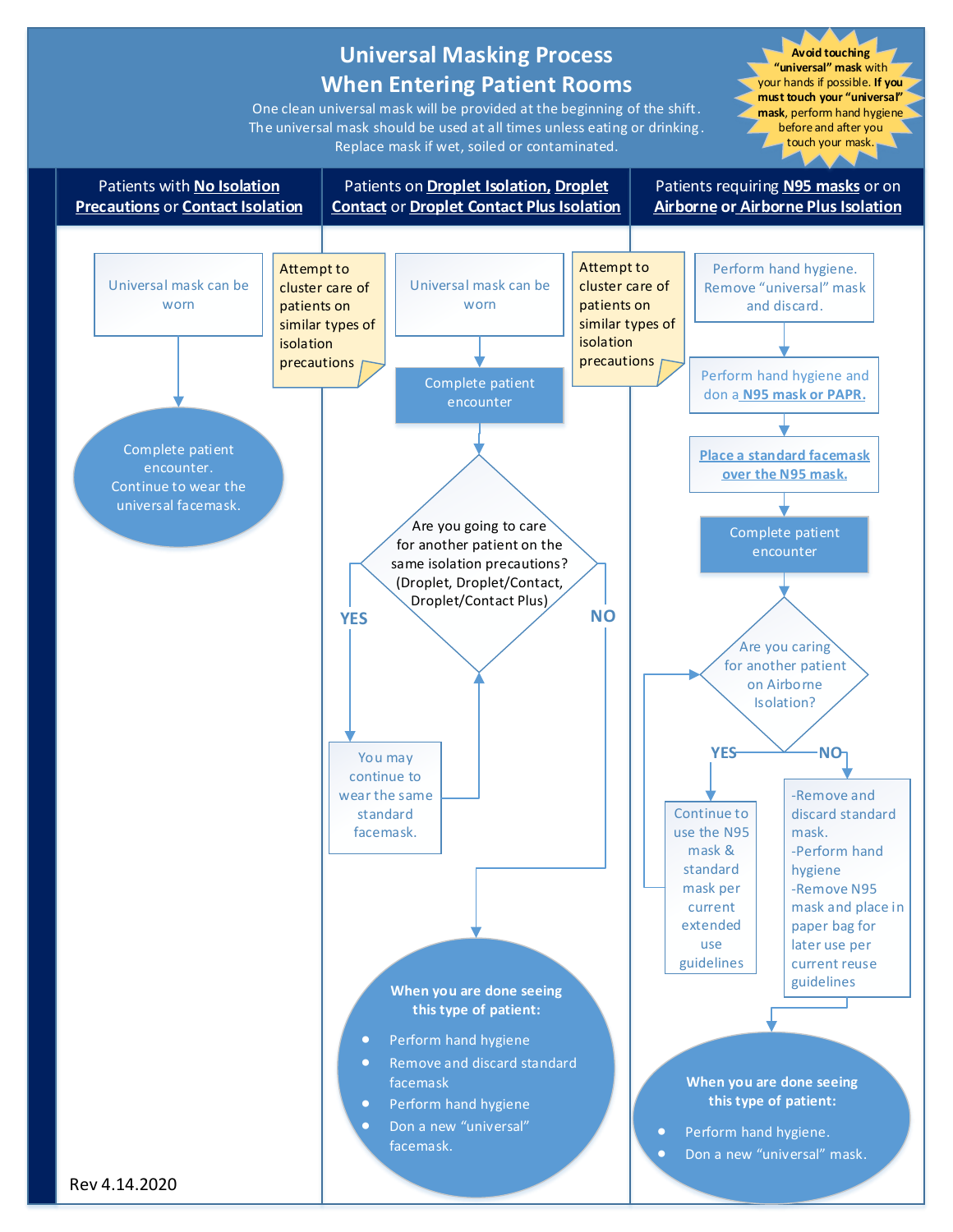### **UNIVERSAL MASKING** 4.14.2020

## **Universal masking process:**

- **One** clean standard facemask will be provided at the beginning of the shift we will refer to this mask as the "universal mask" in this communication.
- This "universal" mask should be used until soiled, damaged/torn, or wet.
- **Avoid touching "universal" mask** with your hands if possible. **If you must touch your "universal" mask**, perform hand hygiene before and after you touch your mask.

## **Mask use when having contact with patients (what to do with your "universal" mask when seeing patient based on their isolation status):**

## When seeing patients *not on isolation or on Contact Isolation precautions* **only:**

The "universal" mask can be used to see these patients.

# When seeing patients **requiring standard facemask (patients** *on Droplet, Droplet Contact or Droplet Contact PLUS Isolation precautions***)**, please follow this procedure:

- The "universal" mask can be used to see these patients.
- You may continue to wear same mask in other Droplet, Droplet Contact or Droplet Contact PLUS isolation rooms. *You should not wear this same mask in non-isolation rooms or if done seeing patients.*
- Perform hand hygiene, remove mask and discard.
- Perform hand hygiene and don a new "universal" mask.

When seeing patients **requiring N95 respirator**, please follow this procedure:

- Perform hand hygiene, remove clean "universal" mask and discard.
- Perform hand hygiene.
- Don N95/PAPR.
- Don a standard face mask over the N95 mask.
- When patient care completed perform hand hygiene.
- Doff and discard the standard mask that is covering the N95.
- Perform hand hygiene.
- Remove N95 mask and store per reuse guidelines.
- After patient encounter(s) perform hand hygiene then don a new "universal" mask.